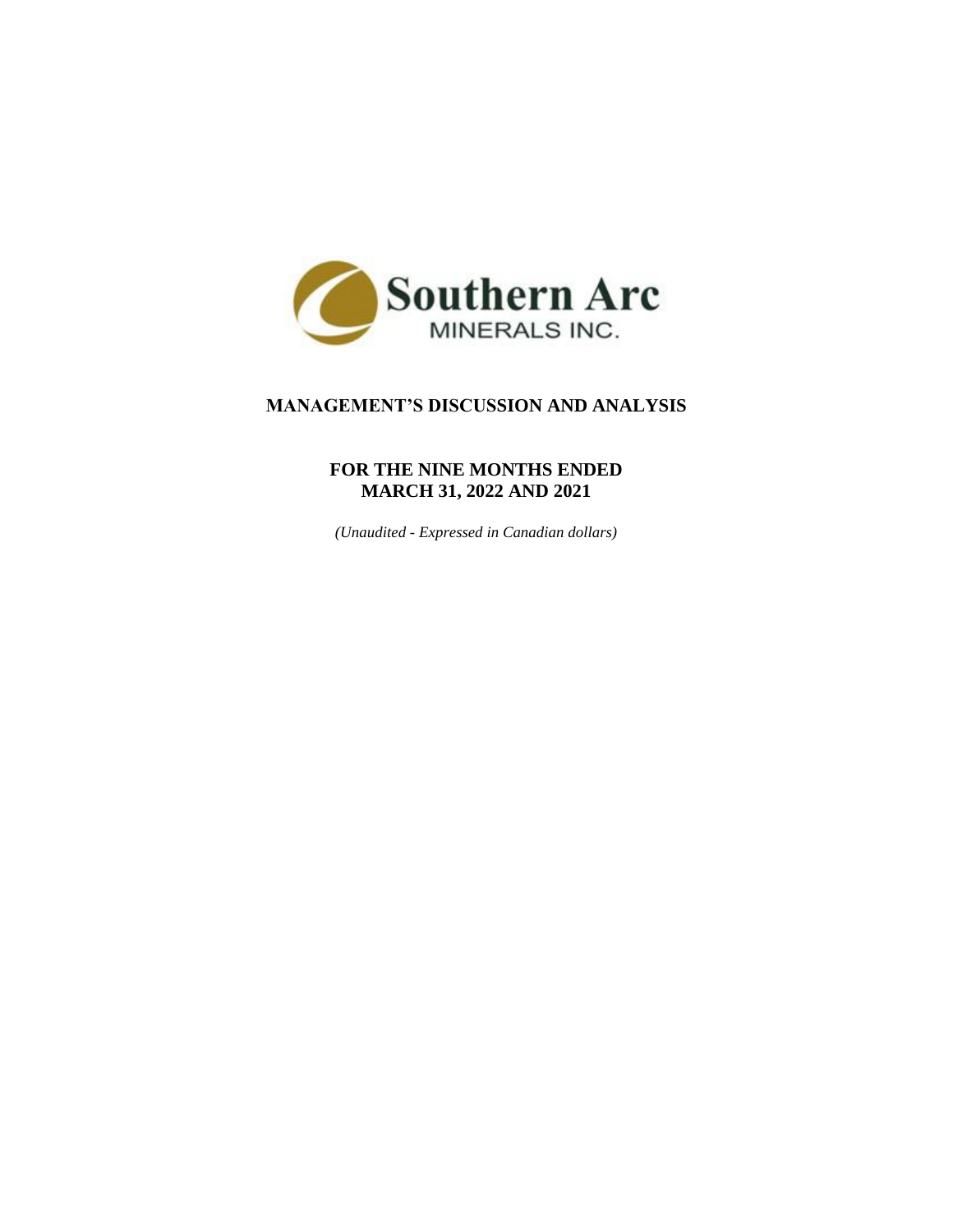# **SOUTHERN ARC MINERALS INC. Management's Discussion and Analysis For the nine months ended March 31, 2022 and 2021**

*This Management's Discussion and Analysis ("MD&A"), prepared as of May 11, 2022, should be read in conjunction with the unaudited condensed interim financial statements of Southern Arc Minerals Inc. ("Southern Arc" or the "Company") for the three and nine months ended March 31, 2022 and the audited consolidated financial statements for the year ended June 30, 2021 and related notes thereto, which have been prepared in accordance with International Financial Reporting Standards ("IFRS"). All amounts are stated in Canadian dollars unless otherwise indicated. Additional information related to the Company can be found on SEDAR at [www.sedar.com](http://www.sedar.com/) and on the Company's website at www.southernarcminerals.com.*

*Statements in this MD&A that are not historical facts are "forward-looking statements" that are subject to risk factors set out in a cautionary note contained herein. Readers are cautioned not to put undue reliance on forward-looking statements.*

# **COMPANY OVERVIEW**

Southern Arc was incorporated in British Columbia, Canada on August 19, 2004. The Company is a Canadian company focused on creating value through project generation and strategic investments in mineral resource companies with a focus on gold and copper-gold. The Company's head office is located at Suite 650 - 669 Howe Street, Vancouver, British Columbia, Canada, V6C 0B4.

The Company is listed on the NEX board of the TSX Venture Exchange under the symbol "SA.H". To date, the Company has not generated revenues from operations and is focused on creating value through project generation and strategic investments in mineral resource companies with a focus on gold and copper-gold.

In late February 2022, Russia launched a large-scale military attack on Ukraine. The invasion significantly amplified already existing geopolitical tensions among Russia, Ukraine, Europe, NATO and the West, including Canada. In response to the military action by Russia, various countries, including Canada, the United States, the United Kingdom and European Union issued broad-ranging economic sanctions against Russia. Such sanctions (and any future sanctions) and other actions against Russia may adversely impact, among other things, the Russian economy and various sectors of the economy, including but not limited to, financials, energy, metals and mining. Accordingly, the actions discussed above and the potential for a wider conflict could increase financial market volatility and cause severe negative effects on regional and global economic markets. As a result, the Company's business, financial condition, and results of operations may be negatively affected by economic and other consequences from Russia's military action against Ukraine and the sanctions imposed in response to that action.

On March 11, 2020, the novel coronavirus outbreak ("COVID-19") was declared a pandemic by the World Health Organization. The situation is dynamic and the ultimate duration and magnitude of the impact on the economy and the Company's business are not known at this time. These impacts could include an impact on the Company's ability to obtain debt and equity financing to fund ongoing investing activities as well as our ability to conduct business. These conditions result in significant uncertainties that may cast substantial doubt about the Company's ability to continue as a going concern. These financial statements do not give effect to adjustments that would be necessary to the carrying values and classification of assets and liabilities should the Company be unable to continue as a going concern.

## **FINANCIAL SNAPSHOT**

|                          | <b>March 31, 2022</b> |   | June 30, 2021 | June 30, 2020 |
|--------------------------|-----------------------|---|---------------|---------------|
| Total assets             | 1,399,131             |   | 2,564,390     | 15,328,170    |
| Working capital          | 1,349,070             |   | 1,452,975     | 1,393,436     |
| Total liabilities        | 46,424                |   | 61.242        | 169,515       |
| Net income (loss)        | (1,173,500)           |   | 5,274,035     | 53,467        |
| Basic income per share   | \$<br>(0.05)          |   | 0.24          | 0.00          |
| Diluted income per share | (0.05)                | S | 0.24          | 0.00          |

At the date of this MD&A, the Company had approximately \$1.16 million in working capital, which consists of the Company's current assets including the Company's investments in shares of Japan Gold Corp., Rise Gold Corp., and its investment in warrants of Japan Gold Corp., net of current liabilities.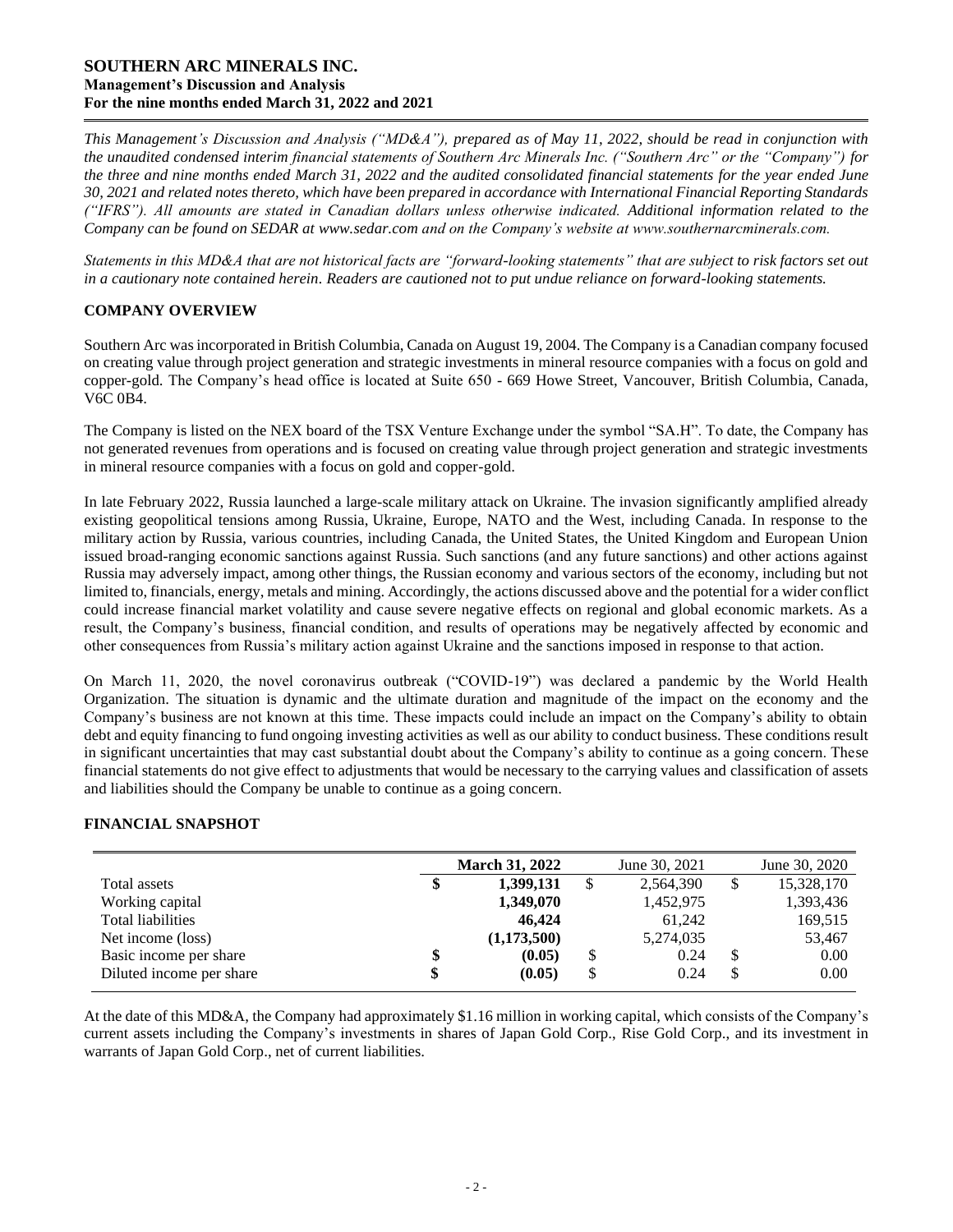### **RECENT EVENTS**

In October 2020, the Company completed a return of capital transaction (the "Transaction") by way of a court approved plan of arrangement under the Business Corporations Act (British Columbia). Pursuant to the plan of arrangement, the Company exchanged each of its outstanding common shares for one new Class A common share and one redeemable share of the Company. The Class A common shares have similar rights as the old common shares and are listed on the NEX board of the TSX Venture Exchange. The redeemable shares were immediately redeemed in exchange for the distribution of the following securities to the shareholders of the Company on a pro-rata basis:

|                                      | # of<br>securities | <b>Carrying value</b><br>$-$ October 16,<br>2020 |
|--------------------------------------|--------------------|--------------------------------------------------|
| Common shares of Japan Gold Corp.    | 40,021,489         | \$7,264,003                                      |
| Common shares of Rise Gold Corp.     | 2,734,388          | 2,654,385                                        |
| Common shares of Adriatic Metals Plc | 1,655,187          | 3,246,843                                        |
|                                      |                    | \$13,345,231                                     |

For each common share of Southern Arc, a shareholder of Southern Arc received:

- 1 Class A of Southern Arc (NEX: SA.H),
- 1.7577751 common shares of Japan Gold Corp. (TSXV: JG),
- 0.12009743 common shares of Rise Gold Corp. (CSE: RISE),
- 0.0726999 ordinary shares of Adriatic Metals plc. (LSE: ADT1)

On the record date of October 16, 2020, the distribution was recognized at the fair value of the assets distributed of \$20,088,749 resulting in a gain on distribution of \$6,743,518 which is recognized in net income. The fair value of the shares distributed was based on the quoted market value of those shares, a level one input.

As the Company held 130,000 of its own shares in treasury, it received distribution of 228,511 common shares of Japan Gold Corp., 15,612 common shares of Rise Gold Corp., and 9,481 ordinary shares of Adriatic Metals plc.

On July 27, 2021, the Company sold 125,322 of its shares in Adriatic for proceeds of \$302,783. On September 16, 2021, the Company sold all its remaining shares in PT Ancora. The total proceeds received from the sale of 77,560,000 shares in PT Ancora is \$563,945.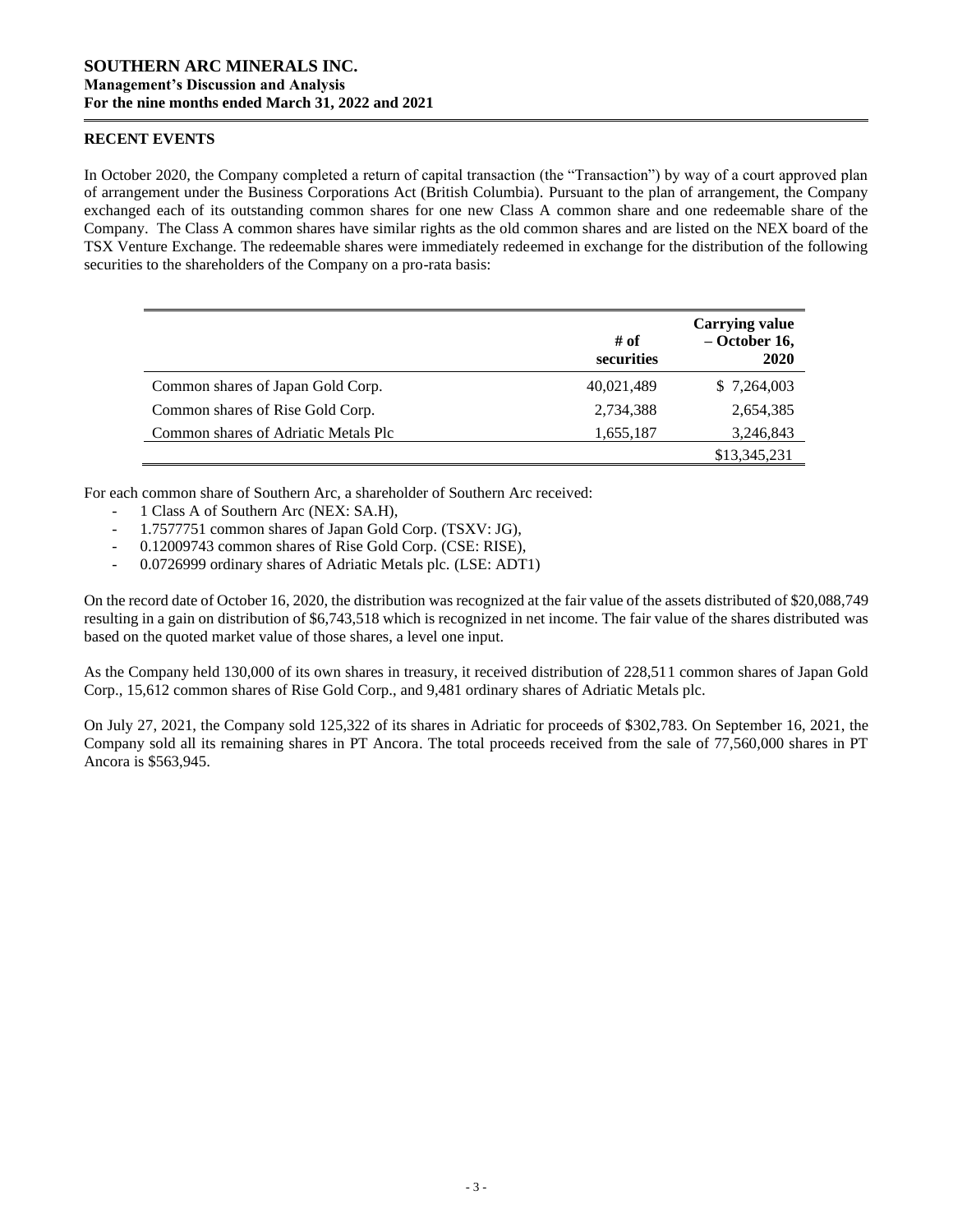### **SOUTHERN ARC MINERALS INC. Management's Discussion and Analysis For the nine months ended March 31, 2022 and 2021**

#### **SUMMARY OF QUARTERLY RESULTS**

|                                               | March 31,   | December 31, | September 30, | June 30,     |
|-----------------------------------------------|-------------|--------------|---------------|--------------|
|                                               | 2022        | 2021         | 2021          | 2021         |
|                                               |             |              |               |              |
| Total assets                                  | \$1,399,131 | \$1,835,510  | \$2,099,674   | \$2,564,390  |
| Working capital                               | 1,349,070   | 1,795,624    | 2,031,435     | 1,452,975    |
| Net loss                                      | (453, 182)  | (234,712)    | (485,606)     | (679, 438)   |
| Net loss attributable to the Company          | (453, 182)  | (234,712)    | (485,606)     | (679, 438)   |
| Basic loss per share                          | (0.02)      | (0.01)       | (0.02)        | (0.04)       |
| Diluted loss per share                        | (0.02)      | (0.01)       | (0.02)        | (0.04)       |
|                                               | March 31,   | December 31. | September 30, | June 30,     |
|                                               | 2021        | 2020         | 2020          | 2020         |
| Total assets                                  | \$3,582,672 | \$3,889,258  | \$17,254,533  | \$15,328,170 |
| Working capital                               | 1,613,996   | 1,969,548    | 1,467,298     | 1,393,436    |
| Net income (loss)                             | (158, 400)  | 5,993,058    | 114,815       | (54, 536)    |
| Net income (loss) attributable to the Company | (158, 400)  | 5,993,058    | 114,815       | (54, 536)    |
| Basic income (loss) per share                 | 0.01        | 0.27         | 0.01          | (0.00)       |
| Diluted income (loss) per share               | 0.01        | 0.27         | 0.01          | (0.00)       |

During the quarter ended March 31, 2022, the Company recorded unrealized loss of \$310,016 on its investments in warrants which mainly attributed to the net loss for the quarter. During the quarter ended September 30, 2021, the Company sold its investments in PT Ancora and Adriatic for proceeds of \$866,728, which increased its working capital compared to June 30, 2021. During the quarter ended December 31, 2020, the Company had an increase in net income (from \$114,815 on September 30, 2020 to \$5,993,058) due to the a gain recorded from the return of capital transaction.

## **RESULTS OF OPERATIONS FOR THE THREE MONTHS ENDED MARCH 31, 2022**

During the three-month period ended March 31, 2022, the Company had a net loss of \$453,182 compared to net loss of \$158,400 for the three-month period ended March 31, 2021. Significant fluctuations occurred in the following categories:

a) The Company recognized a realized and unrealized loss on its investment in warrants of \$310,016 (March 31, 2021: \$370).

## **RESULTS OF OPERATIONS FOR THE NINE MONTHS ENDED MARCH 31, 2022**

During the nine-month period ended March 31, 2022, the Company had a net loss of \$1,173,500 compared to net income of \$5,949,473 for the nine-month period ended March 31, 2021. Significant fluctuations occurred in the following categories:

- a) The Company recognized a realized and unrealized loss on its investment in warrants of \$802,950 (March 31, 2021: gain of \$161,973).
- b) The Company completed a return of capital and recorded a gain of \$Nil (March 31, 2021: \$6,698,969).
- c) The Company also recorded its share of the loss in its investment in Japan Gold of \$Nil prior to the return of capital (March 31, 2021: \$239,690).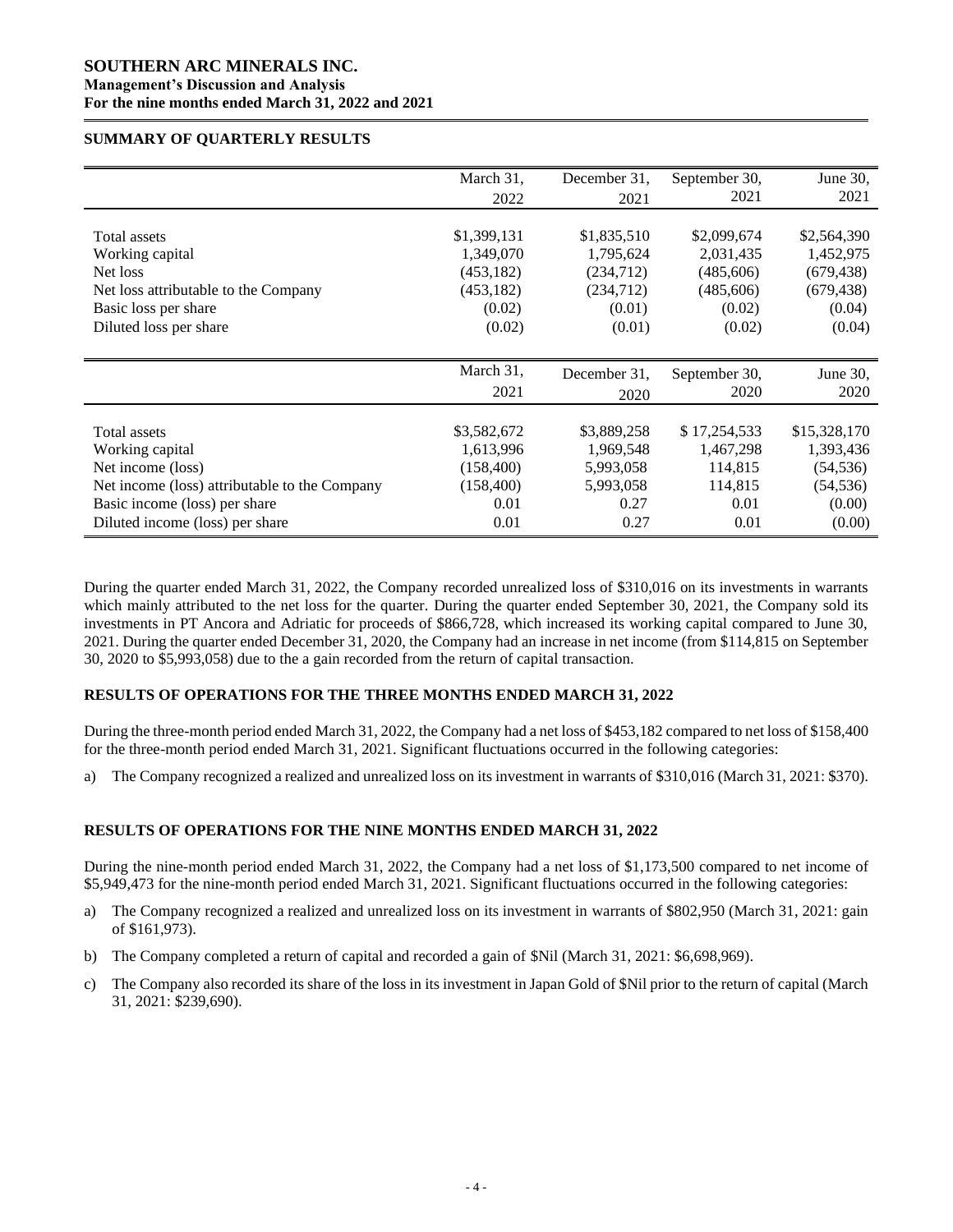## **LIQUIDITY AND CAPITAL RESOURCES**

The Company's cash position at March 31, 2022 was \$1,121,194 compared to \$630,070 at June 30, 2021. As at March 31, 2022, the Company's working capital was \$1,349,070 compared to a working capital of \$1,452,975 at June 30, 2021.

Net cash used in operating activities for the period ended March 31, 2022 was \$375,604 compared to cash used in operating activities of \$693,607 during the period ended March 31, 2021.

During the period ended March 31, 2022, the Company had \$866,728 (March 31, 2021: \$Nil) in cash provided by investing activities as a result of selling its shares in Ancora and Adriatic. Net cash used in investing activities for the period ended March 31, 2022 was \$Nil (March 31, 2021 - \$4,849) for purchase of property and equipment.

There were no financing activities during the period ended March 31, 2022 (March 31, 2021: \$1,137,451 mainly from the cash received from exercise or options and warrants).

The condensed interim financial statements have been prepared on the basis of accounting principles applicable to a "going concern", which assumes that the Company will continue its operations for the foreseeable future and will be able to realize its assets and discharge its liabilities in the normal course of operations. The Company does not currently generate any revenues or have operations that generate cash flows. Accordingly, the Company relies on funding received from the sale of investments and financing received from the issuance of common shares or loans and borrowings to finance its strategic investment activities and general and administrative costs. On October 16, 2020, the Company distributed certain of its investment securities with a carrying value of \$13,345,231 to the shareholders of the Company. Subsequent to the distribution, the Company's business plan is to continue making strategic investments in resource companies with a focus on gold and copper-gold. Based on current plans, the Company has sufficient cash to finance its general and administrative expenses and other current obligations for the twelve-month period. However, the Company will be required to obtaining additional financing in order to fund additional investments or exploration projects. While the Company has been successful at securing financing in the past, there can be no assurance that it will be able to do so in the future.

## **RELATED PARTY TRANSACTIONS**

#### **Key management and personnel compensation**

Key management personnel include the directors and officers of the Company.

Key management compensation during the three and nine-month period ended March 31, 2022, consisted of management fees of \$60,000 (2021 - \$60,000) and \$180,000 (2021- \$220,000) respectively which was paid to two private companies controlled by the Chief Executive Officer and Chairman of the Company. Management fees include administrative, finance, accounting, investor relations and consulting services.

The Company also reimbursed a private company controlled by the Chief Executive Officer and Chairman of the Company during the three and nine-month period ended March 31, 2022 of \$7,500 (2021 - \$Nil) and \$22,500 (2021 - \$Nil) respectively in occupancy costs.

The above transactions are recorded at the consideration established and agreed to by the related parties.

## **CURRENT SHARE DATA**

As at the date of this MD&A, the Company has 22,898,283 common shares issued, of which 22,768,283 are outstanding and 130,000 are treasury shares.

As at March 31, 2022, the Company has no share options or share purchase warrants outstanding.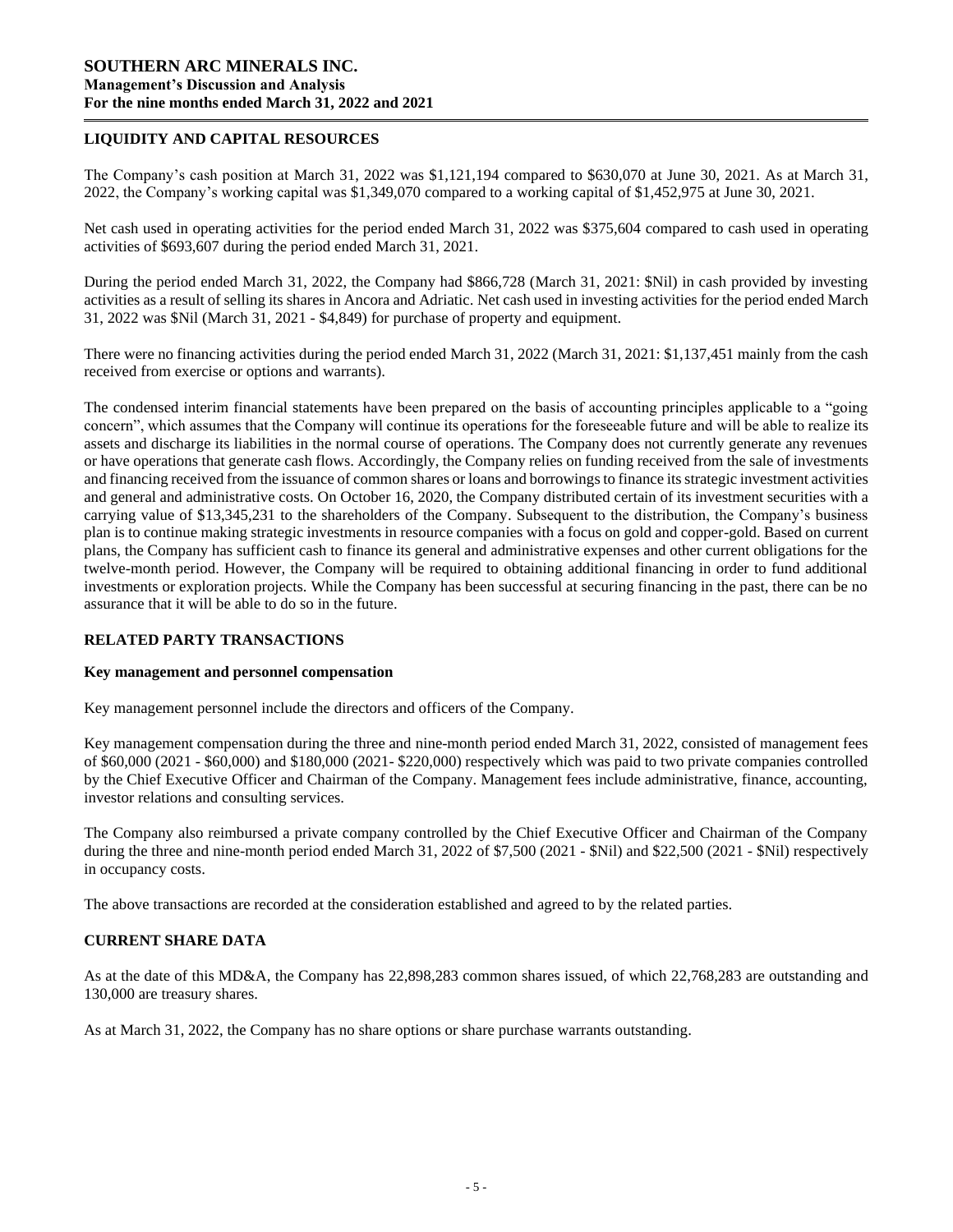#### **RISKS AND UNCERTAINTIES**

The Company's business could be significantly adversely affected by the effects of any widespread global outbreak of contagious diseases. A significant outbreak of contagious diseases in the human population could result in a widespread health crisis that could adversely affect the economies and financial markets of many countries, resulting in an economic downtown that could affect demand for the Company's products and likely impact operating results. In particular, the recent outbreak of COVID-19 has had a negative impact on global financial conditions. The Company cannot accurately predict the impact COVID-19 will have on the Company's business, including its ability to obtain financing or third parties' ability to meet their obligations with the Company, as well as due to uncertainties relating to the ultimate geographic spread of the virus, the severity of the disease, the duration of the outbreak, and the length of travel and quarantine restrictions imposed by governments of affected countries.

The nature of the Company's operations exposes the Company to credit risk, liquidity risk, market risk and geopolitical risk, which may have a material effect on cash flows, operations and comprehensive income.

The Company's risk management policies are established to identify and analyze the risks faced by the Company, to set appropriate risk limits and to monitor market conditions and the Company's activities. The Board of Directors has overall responsibility for the establishment and oversight of the Company's risk management framework and policies.

### **Credit risk**

Credit risk is the risk of financial loss associated with a counterparty's inability to fulfil its payment obligations and arises primarily from the Company's financial assets. The Company is primarily exposed to credit risk on its cash and cash equivalents and accounts receivable. Credit risk exposure is limited through maintaining its cash with high-credit quality financial institutions. The carrying value of these financial assets represents the maximum exposure to credit risk.

### **Liquidity risk**

Liquidity risk is the risk that the Company is not able to meet its financial obligations as they fall due. The Company ensures that there is sufficient capital in order to meet short term business requirements after taking into account the Company's cash and cash equivalents. The Company's approach to managing liquidity risk is to ensure that it will have sufficient liquidity to meet liabilities when due.

#### **Market risk**

Market risk is the risk of loss that may arise from changes in market factors such as interest rates, foreign exchange rates, and commodity and equity prices. The Company is exposed to interest rate risk to the extent that the cash maintained at the financial institutions is subject to a floating rate of interest. The interest rate risk on the Company's cash is minimal. The Company is not currently exposed to material foreign currency risk. The quoted market price of Japan Gold, Rise Gold, and Adriatic shares are subject to fluctuations and this impacts other comprehensive income. A 1% change (plus or minus) in the price of these shares would change the fair value of the common shares and other comprehensive income by approximately \$989. A 1% change (plus or minus) in the market price used in the valuation of the Company's investment in warrants would change the fair value of the warrants and net income by \$8,612.

## **CRITICAL ACCOUNTING POLICIES**

Reference should be made to the Company's significant accounting policies contained in Note 2 of the Company's audited consolidated financial statements as at June 30, 2021 and 2020. These accounting policies can have a significant impact on the financial performance and financial position of the Company.

#### **Significant accounting judgements and estimates**

The preparation of these financial statements requires management to make certain estimates, judgements and assumptions that affect the reported amounts of assets and liabilities at the date of the financial statements and reported amounts of expenses during the reporting period. Actual outcomes could differ from these estimates. These interim financial statements include estimates which, by their nature, are uncertain. Revisions to accounting estimates are recognized in the period in which the estimate is revised and future periods if the revision affects both current and future periods. These estimates are based on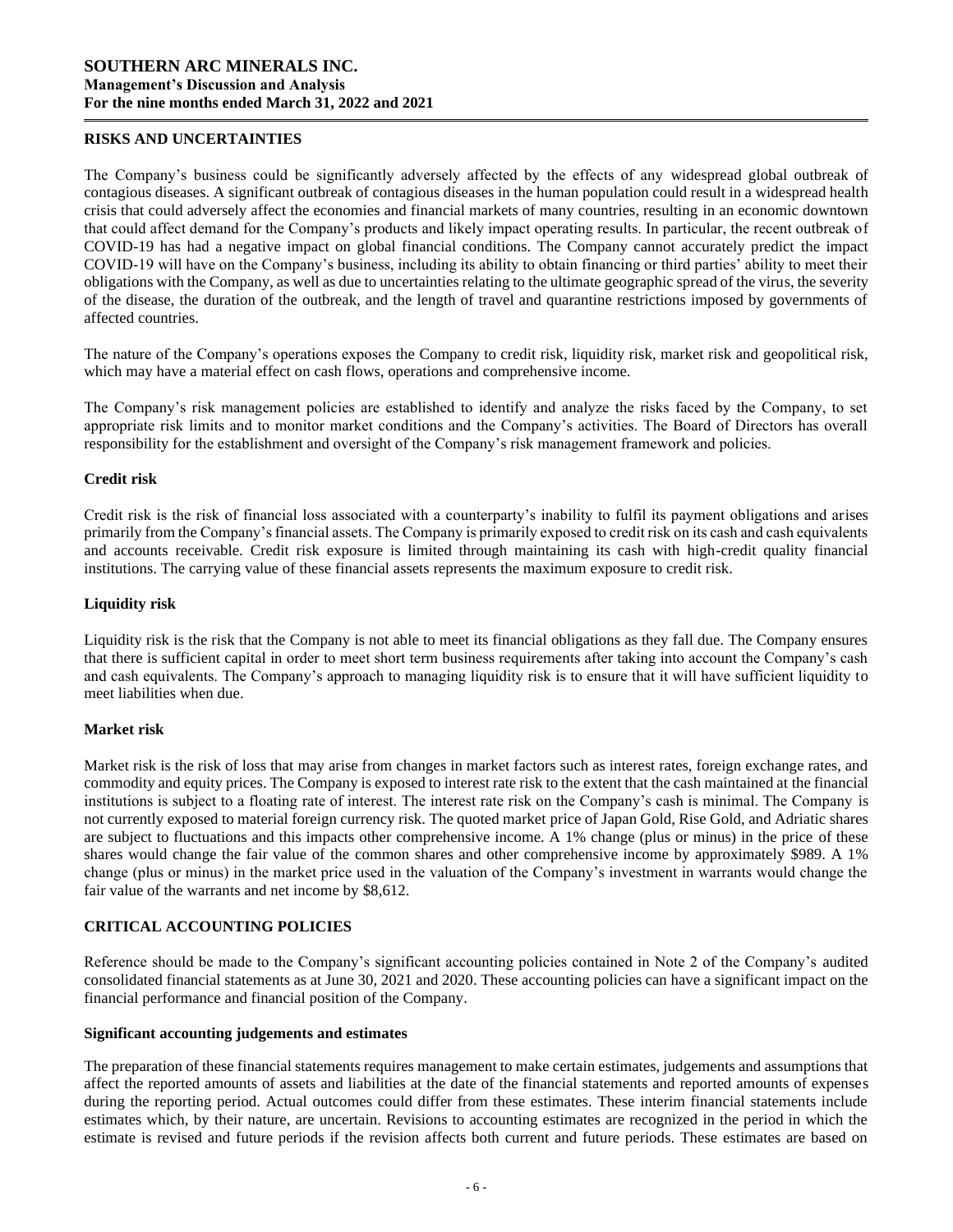# **SOUTHERN ARC MINERALS INC. Management's Discussion and Analysis For the nine months ended March 31, 2022 and 2021**

historical experience, current and future conditions and other factors, including expectations of future events that are believed to be reasonable under the current circumstances.

#### *Critical accounting estimates*

Significant assumptions about the future and other sources of estimation uncertainty that management has made at the end of the reporting period, that could result in a material adjustment to the carrying amounts of assets and liabilities in the event that actual results differ from assumptions made, relate to, the valuation of investments in warrants which requires estimates of volatility and discount rates. These assumptions affect the fair value of these investments in warrant and the related unrealized gains (losses) on investments.

### *Critical accounting judgements*

Critical accounting judgements are accounting policies that have been identified as being complex or involving subjective judgements or assessments. The Company's assessment of its ability to continue as a going concern requires judgements about whether sufficient financing will be obtained as required.

# **LIMITATIONS OF CONTROLS AND PROCEDURES**

The Company's management, including the Chief Executive Officer and the Chief Financial Officer, believe that any disclosure controls and procedures or internal controls over financial reporting, no matter how well conceived and operated, can provide only reasonable, not absolute, assurance that the objectives of the control system are met. Further, the design of a control system must reflect the fact that there are resource constraints, and the benefits of controls must be considered relative to their costs. Due to the inherent limitations in all control systems, the Company's management cannot provide absolute assurance that all control issues and instances of fraud, if any, within the Company have been prevented or detected. These inherent limitations include the fact that judgements in decision-making can be faulty and that breakdowns can occur because of a simple error or mistake. Additionally, controls can be circumvented by the individual acts of some persons, through collusion of two or more people, or by unauthorized override of the control. The design of any control system is also based in part upon certain assumptions about the likelihood of future events, and there can be no assurance that any design will succeed in achieving its stated goals under all potential future conditions. Accordingly, because of the inherent limitations in a cost-effective control system, misstatements due to error or fraud may occur and not be detected. The Company's officers are not required to certify the design and evaluation of the Company's disclosure controls and procedures and internal controls over financial reporting and have not completed such an evaluation. Inherent limitations on the ability of the certifying officers to design and implement on a cost-effective basis disclosure controls and procedures and internal controls over financial reporting for the Company may result in additional risks to the quality, reliability, transparency and timeliness of interim and annual filings and other reports provided under securities legislation.

## *CAUTIONARY NOTE REGARDING FORWARD-LOOKING STATEMENTS*

*Certain of the statements made and information contained herein is "forward-looking information" within the meaning of the British Columbia Securities Act. These statements relate to future events or the Company's future performance. All statements, other than statements of historical fact, may be forward-looking statements. Generally, these forward-looking statements can be identified by the use of forward-looking terminology such as "anticipates", "plans", "budget", "scheduled", "continue", "estimates", "forecasts", "expect", "is expected", "project", "propose", "potential", "targeting", "intends", "believes" or variations of such words and phrases or statements that certain actions, events or results "may", "could", "would", "might", or "will be taken", "occur" or "be achieved" or the negative connotation thereof. These statements involve known and unknown risks, uncertainties and other factors that may cause actual results or events to differ materially from those anticipated in such forward-looking statements. The Company believes that the expectations reflected in those forward-looking statements are reasonable, but no assurance can be given that these expectations will prove to be correct and such forward-looking statements included in this MD&A should not be unduly relied upon by readers, as actual results may vary. These statements speak only as of the date of this MD&A and are expressly qualified, in their entirety, by this cautionary statement. In particular, this MD&A contains forward-looking statements, pertaining to the following: capital expenditure programs, development of*